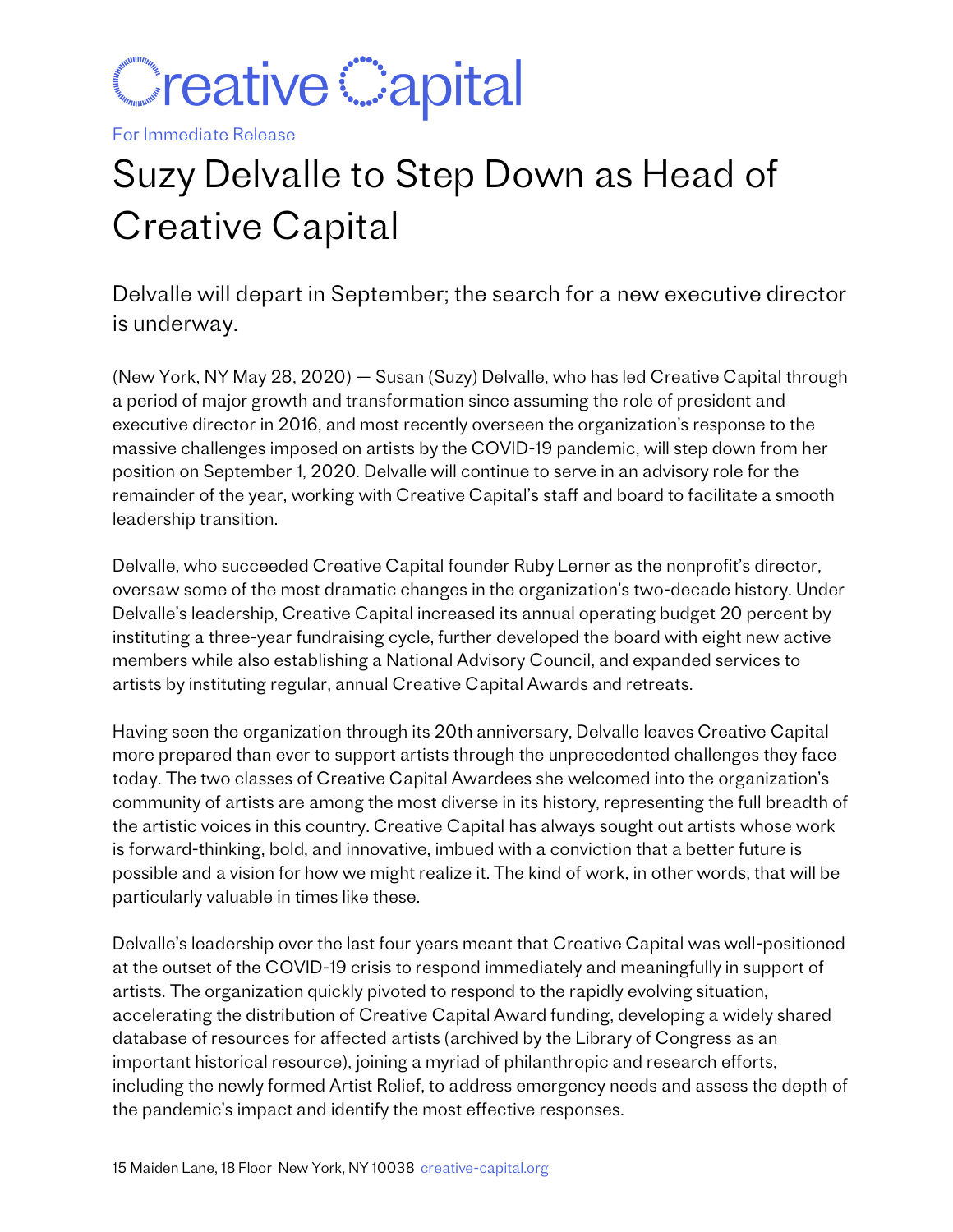In sum, Delvalle leaves Creative Capital on solid footing to weather this crisis, and primed for a new leader to develop the organization's approach to the long-term ramifications of the pandemic for artists.

"Suzy has been instrumental in securing Creative Capital's long-term sustainability, developing infrastructure and resources, and catalyzing innovations," says Creative Capital board co-chair Stephen Reily. "Her work will have a lasting impact on Creative Capital and the artists whose work she's championed."

"Creative Capital has been fortunate to have Suzy at its helm," says Creative Capital board co-chair Colleen Jennings-Roggensack. "She brought with her great ideas about expanding our already considerable role in promoting art, and ensuring that Creative Capital lifts up a diverse array of voices from the full breadth of the United States. We are grateful for her tenure and guidance."

"I'm immensely proud of what we've accomplished in the last four years, and in the last few months, when the coronavirus pandemic has challenged us as never before," says Delvalle. "I will always admire, and will continue to follow and support, Creative Capital and its artists!"

Delvalle's departure was originally planned earlier in 2020, but she and the organization's board agreed to delay the move in order to facilitate the organization's rapid response to COVID-19. Delvalle will remain with Creative Capital in an advisory role from September through the end of the year, working to ensure a smooth transition.

A nationwide search for the new director is now underway.

Since its founding in 1999, Creative Capital has supported 596 projects representing 741 artists with over \$48 million in funding; professional development opportunities; legal, financial, and other consulting; artist retreats and gatherings; and more, with the aim of fostering and developing artistic exchange and a thriving cultural commons across the United States. The most recent awards were announced in January; the next class will be announced later this year.

## About Creative Capital

Creative Capital supports innovative and adventurous artists across the country through funding, counsel, gatherings, and career development services. Its pioneering venture philanthropy approach helps artists working in all creative disciplines realize their visions and build more sustainable careers. Since 1999, Creative Capital has committed over \$48 million in project funding and advisory support to 596 projects representing 741 artists and has worked with more than 20,000 artists in over 800 creative communities across the country.